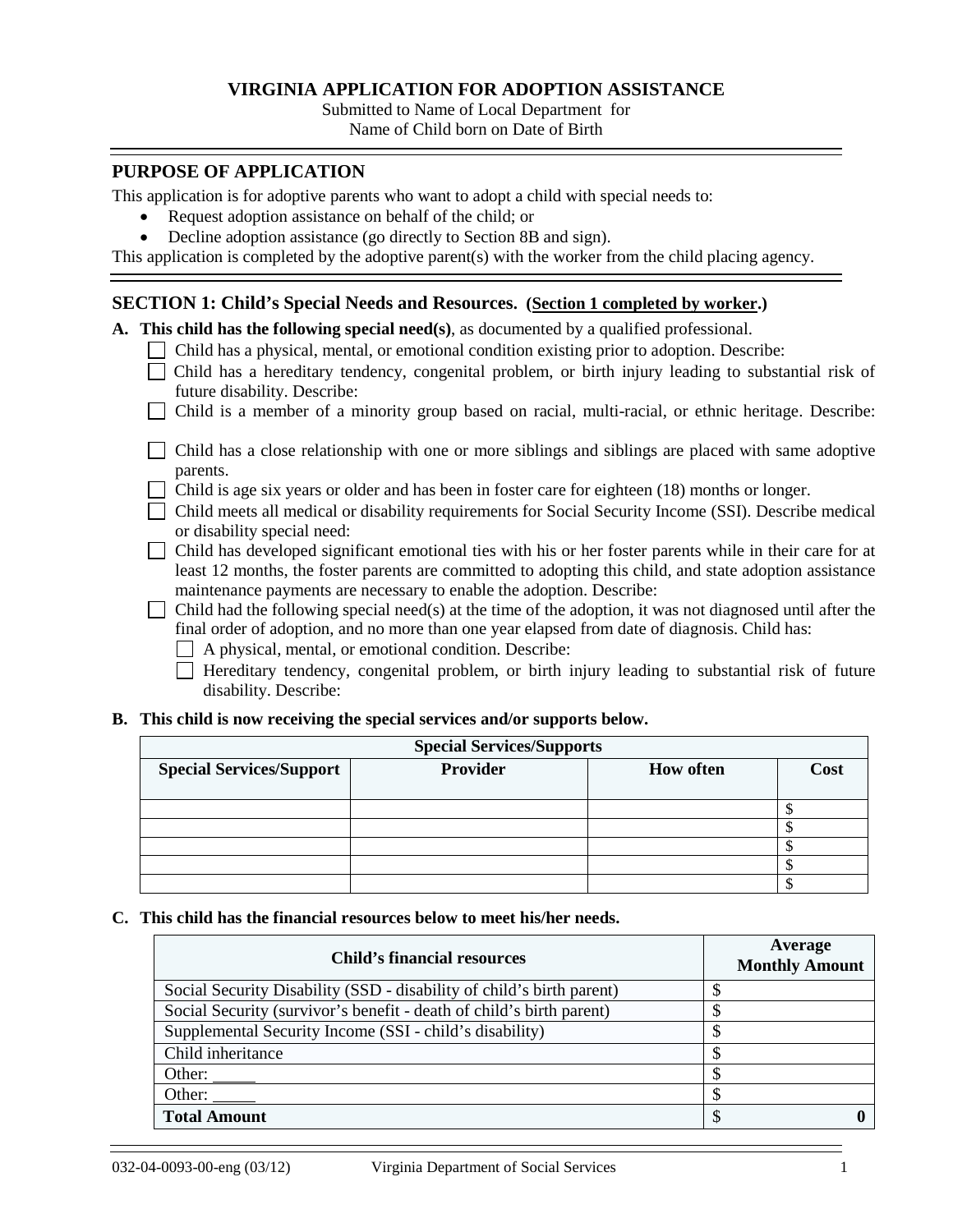## **SECTION 2: Family Circumstances (Section 2 through Section 8 completed by adoptive parents.)**

The purpose of gathering information in this section is to:

- Help you plan for integrating this child into your family.
- Help you evaluate:
	- o The financial resources you have available to support this child.
	- o Your expenses for the child as a member of your family, based on your current lifestyle and future plans and based on the needs of the child.
	- o Any remaining funds you have available to care for the child (i.e., subtracting your expenses for the child from the financial resources available for the child).
	- o Any remaining funds you have available that may be used for special services (i.e., amount of funds you can financially afford to pay, if you are requesting assistance with special services, taking into account all resources and expenses for the child).
	- o Other resources available to help address this child's special needs (e.g., Medicaid, health insurance, family, neighbors, faith-based community, schools, other government resources).
	- o The financial assistance you may need in order to adopt and meet this child's special needs.

This information also helps you negotiate with the local department on the adoption assistance you need for the child. This information is kept confidential and secure by the local department. The local department shall not use this information in determining the child's eligibility for adoption assistance maintenance payments, nor as the sole factor in assessing family circumstances or in determining adoption assistance payments.

**A. What additional financial resources will this child be eligible for when you adopt this child?** For example, a trust fund or social security benefits.

| Additional financial resources/benefits for child | <b>Average</b><br><b>Monthly Amount</b> |
|---------------------------------------------------|-----------------------------------------|
|                                                   |                                         |
|                                                   |                                         |
|                                                   | мD                                      |
| <b>Total Amount</b>                               | мD                                      |

**B. How many people do you financially support on an ongoing basis?** For example, children in foster care, adopted children, young adults at college, and elderly people not living in home. Do not include this child.

| Type of people you financially support        | <b>Number</b> |
|-----------------------------------------------|---------------|
| People living in your home                    |               |
| Children up to age 21 not living in your home |               |
| Other people not living in your home          |               |

**C. What financial resources do you use on a regular basis to support people in Item 2B above**? Include payments received for individual children, such as child support, social security, foster care, and adoption assistance.

| <b>Your Financial Resources</b>                                     | Average<br><b>Monthly Amount</b> |
|---------------------------------------------------------------------|----------------------------------|
| Earned income (e.g., adjusted gross income from federal tax return) |                                  |
| Other:                                                              |                                  |
| Other:                                                              |                                  |
| Other:                                                              |                                  |
| Other:                                                              |                                  |
| <b>Total Amount</b>                                                 | Ψ                                |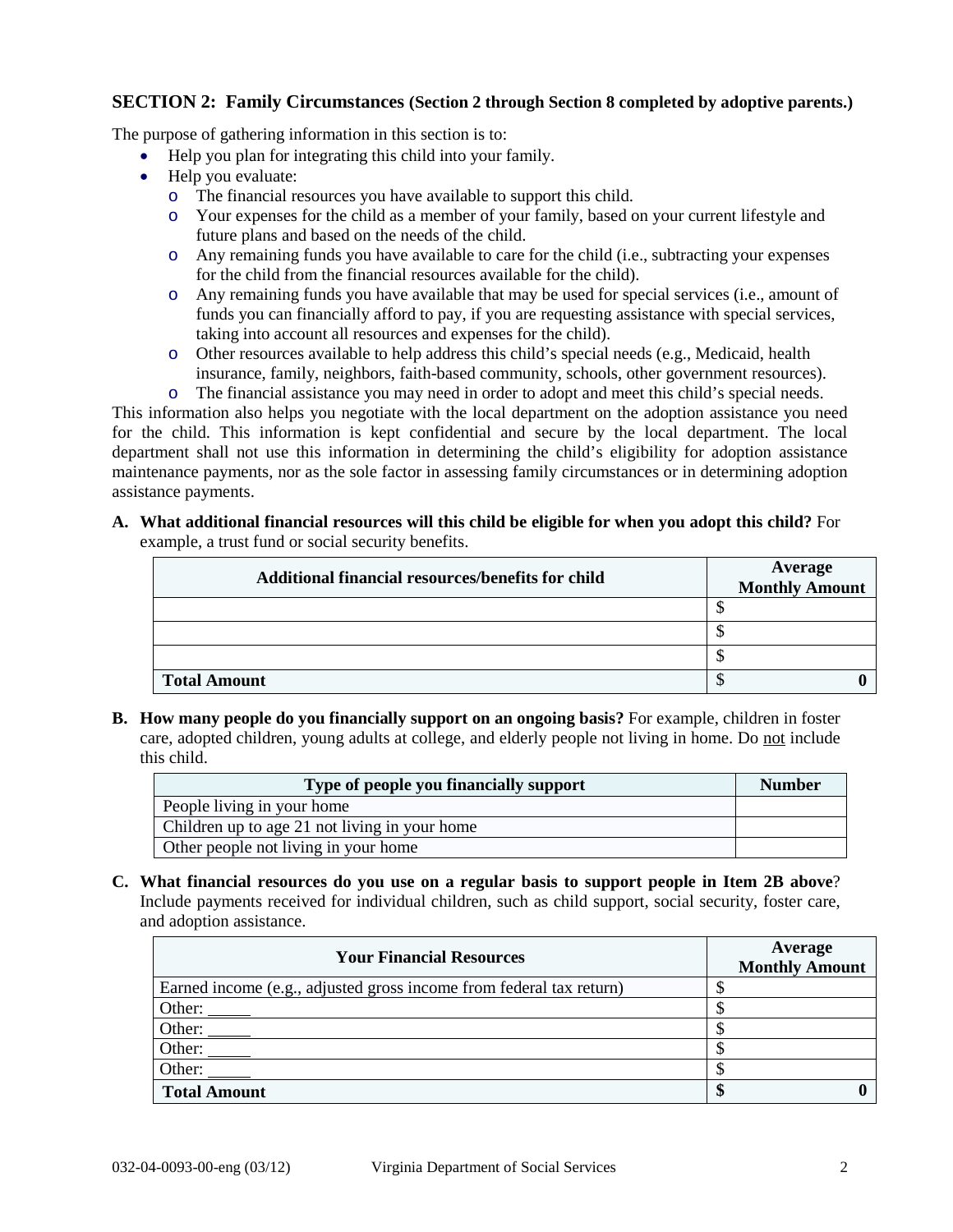- **D. What expenses do you pay on a regular basis for the following people**, based on your current lifestyle and future plans? If amount is not known, please provide reasonable estimate.
	- People living in the adoptive home; and
	- Children up to age 21 not living in home.

| <b>Type of Expenses</b>                                                    | Average<br><b>Monthly Amount</b> |  |  |  |  |
|----------------------------------------------------------------------------|----------------------------------|--|--|--|--|
| Mortgage/rent                                                              | \$                               |  |  |  |  |
| Utilities (e.g., gas, water, electricity, heating oil)                     | \$                               |  |  |  |  |
| Food (e.g., groceries)                                                     | \$                               |  |  |  |  |
| Phone/cell phones                                                          | \$                               |  |  |  |  |
| Car expenses (e.g., loan payment, insurance, gas, maintenance)             | \$                               |  |  |  |  |
| Clothing                                                                   | \$                               |  |  |  |  |
| Child care costs                                                           | \$                               |  |  |  |  |
| Child support payments                                                     | \$                               |  |  |  |  |
| School costs (e.g., supplies, fees)                                        | \$                               |  |  |  |  |
| Other loan payments (e.g. student loan)                                    | \$                               |  |  |  |  |
| College tuition                                                            | \$                               |  |  |  |  |
| Extracurricular/sports activities                                          | \$                               |  |  |  |  |
| Recreation (e.g., movies, dinner out)                                      | \$                               |  |  |  |  |
| Vacation                                                                   | \$                               |  |  |  |  |
| Health insurance                                                           | \$                               |  |  |  |  |
| Health costs not covered by insurance (medical, dental, behavioral health) | \$                               |  |  |  |  |
| Life/disability insurance                                                  | \$                               |  |  |  |  |
| Homeowner/renter insurance                                                 | \$                               |  |  |  |  |
| Home maintenance expenses                                                  | \$                               |  |  |  |  |
| Real estate and personal property taxes, if not included in mortgage       | \$                               |  |  |  |  |
| Credit cards                                                               | \$                               |  |  |  |  |
| Retirement/savings/investments                                             | \$                               |  |  |  |  |
| Charities                                                                  | \$                               |  |  |  |  |
| Other                                                                      | \$                               |  |  |  |  |
| Other                                                                      | \$                               |  |  |  |  |
| Other                                                                      | \$                               |  |  |  |  |
| Other                                                                      | \$                               |  |  |  |  |
| Other                                                                      | \$                               |  |  |  |  |
| <b>Total Amount</b>                                                        | \$<br>$\bf{0}$                   |  |  |  |  |

**E. What ongoing expenses for this child, not identified above, do you need to pay in order to meet this child's needs**? These are expenses you are not requesting adoption assistance.

| Other expenses for this child | <b>Average Monthly</b><br><b>Amount</b> |
|-------------------------------|-----------------------------------------|
|                               |                                         |
|                               |                                         |
|                               |                                         |
|                               |                                         |
|                               |                                         |
|                               |                                         |
| <b>Total Amount</b>           |                                         |

**F. How much do you spend on a regular basis for other people not living in your home**? For example, elderly people you support regularly.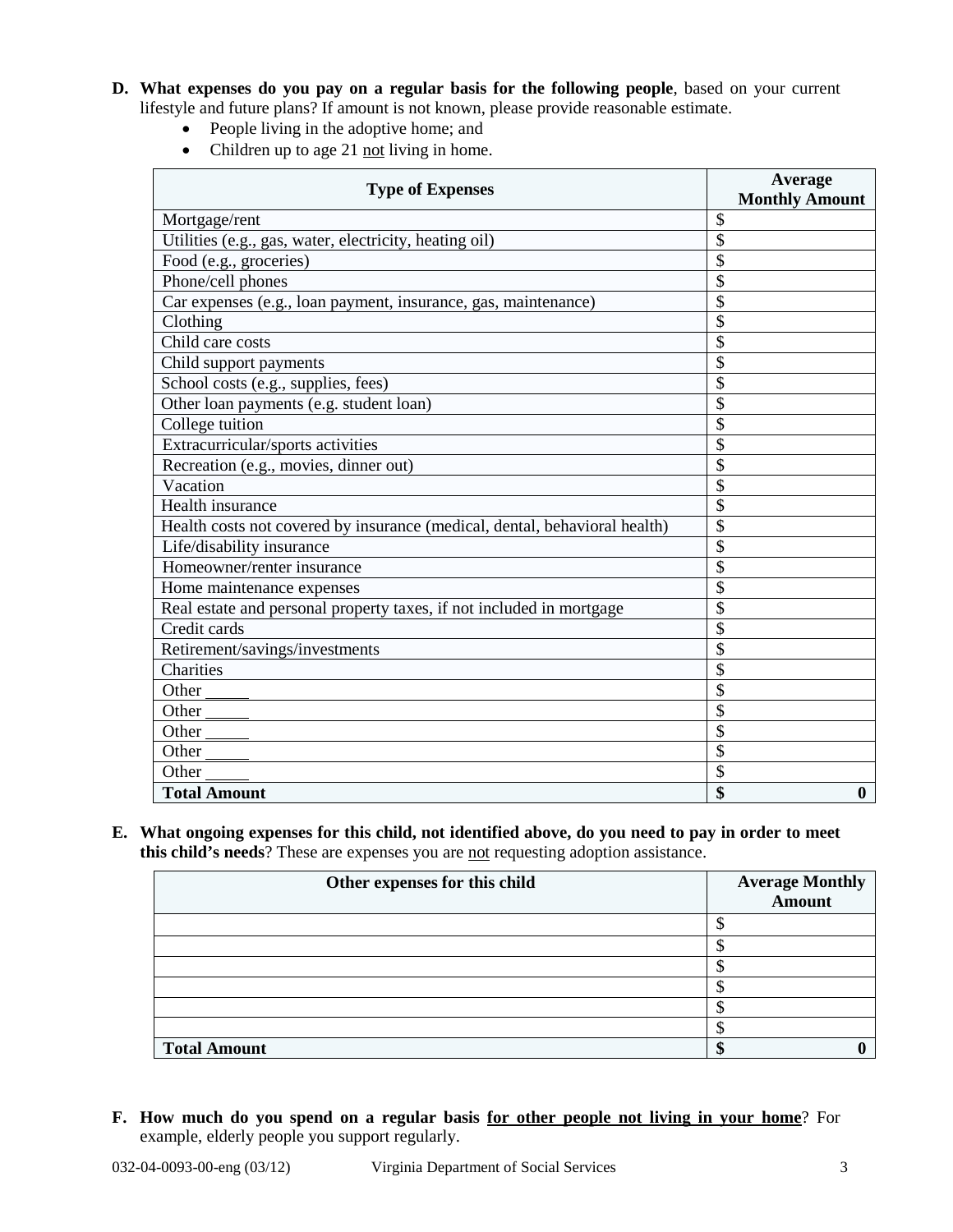| Name of person      | <b>Average Monthly<br/>Expenses</b> |
|---------------------|-------------------------------------|
|                     |                                     |
|                     |                                     |
|                     |                                     |
|                     |                                     |
|                     |                                     |
| <b>Total Amount</b> |                                     |
|                     |                                     |

#### **SECTION 3: Basic Maintenance Needs for Child**

**Financial assistance is available to help pay for the basic maintenance needs of this child**, such as housing, food, clothing, transportation and/or personal incidentals.

**Are you requesting basic maintenance payments at this time?**

|  | NO  |
|--|-----|
|  | - 8 |

## **SECTION 4: Additional Supervision and Support Needs for Child**

**A. Do you believe this child has behavioral, emotional, or physical care needs** that require additional supervision and support from you in order to ensure this child's safety and well-being?

| $\Box$ No, please go to Section 5. |
|------------------------------------|
|------------------------------------|

**T** Yes, please answer question below.

|  |  |  | If yes, are you requesting an enhanced maintenance payment at this time for providing the |  |  |  |  |
|--|--|--|-------------------------------------------------------------------------------------------|--|--|--|--|
|  |  |  | additional supervision and support that you believe the child requires?                   |  |  |  |  |

# **SECTION 5: Health Insurance for Child**

#### **What type of health insurance coverage will you use for this child?**

- Add child to your health insurance policy (e.g., employer plan, TRICARE, CHAMPVA, selfpurchased plan).
- Add child to your health insurance policy and use Medicaid or FAMIS as secondary health insurance, if child is eligible.
- Will not add child to your heath insurance policy. Please explain why not: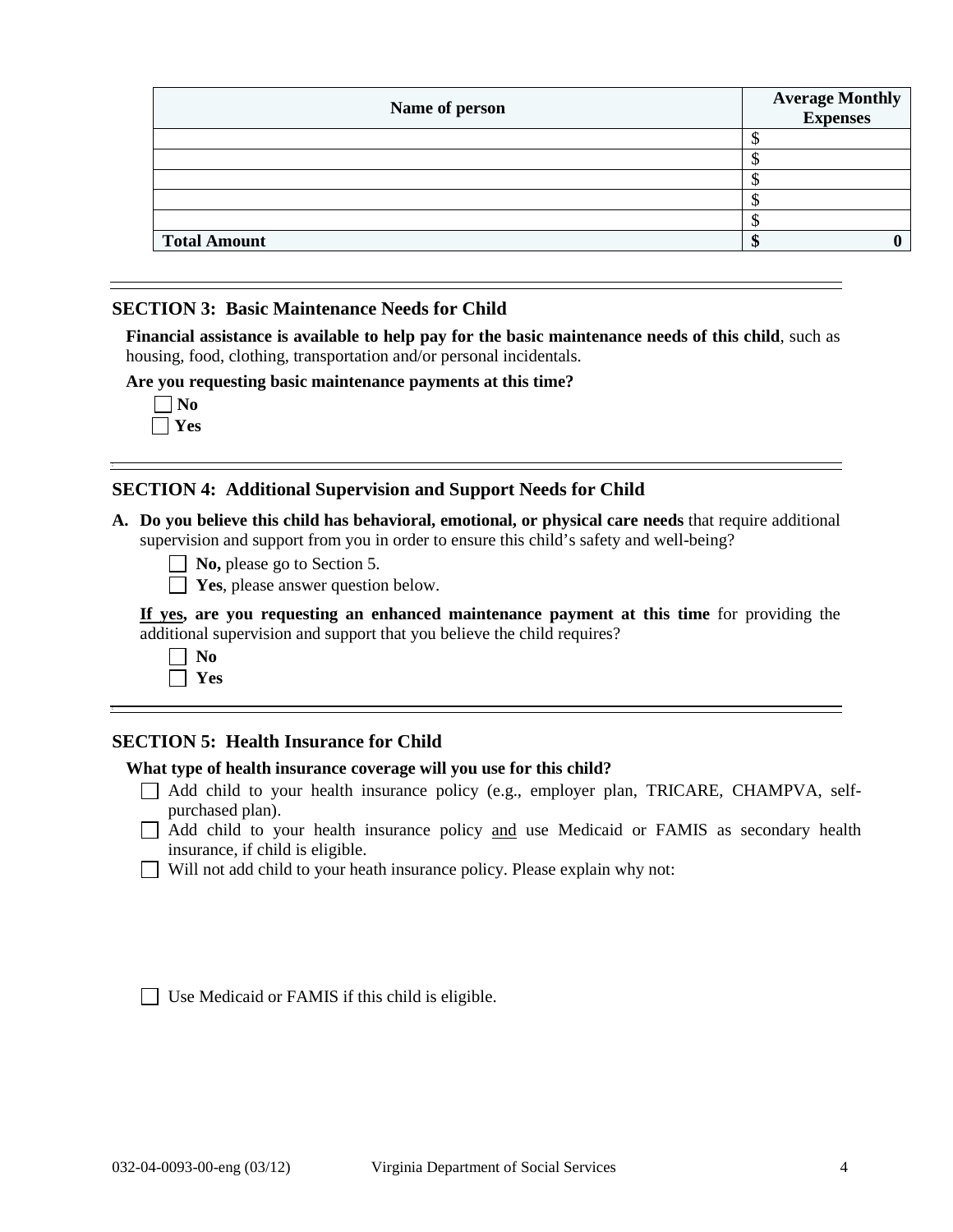## **SECTION 6: Non-Recurring Adoption Expenses for Child**

**Financial assistance is available to help pay for reasonable and necessary expenses directly related to the legal adoption of this child**, if the adoption assistance agreement is executed prior to the final order of adoption.

#### **Are you requesting assistance with these adoption expenses up to \$2,000?**

**No**, please go to Section 7.

- **Yes**, please complete chart below:
	- Check the type of expense you are requesting.
	- For expenses you have already paid, list the dollar amount you are requesting reimbursement.
	- For expenses not yet paid, list the estimated dollar amount you are requesting to pay the provider.
	- Attach documentation of receipts for expenses you paid and/or bills from providers.

| <b>Requested Adoption Expenses</b>                                               |  |
|----------------------------------------------------------------------------------|--|
| Court costs related to filing an adoption petition                               |  |
| Attorney fees & other legal service fees directly related to finalizing adoption |  |
| Health and psychological examinations                                            |  |
| Supervision of the placement prior to adoption                                   |  |
| Transportation, lodging, and food for child and/or adoptive parent(s)            |  |
| Adoption fee(s) charged and home study done by licensed child placing agency     |  |
| Other costs necessary to complete child placement/adoption process               |  |
| Total Amount (not to exceed \$2,000)                                             |  |

### **SECTION 7: Special Services and/or Supports for Child**

**Are you requesting assistance with services and/or supports that are necessary to meet this child's documented special needs?** (Please see Section 1 for information on child's special needs and services.)

**No.** please go to Section 8.

**Yes, please complete chart below:** 

- List all special services/supports you are requesting.
- For each special service/support:
	- o List all resources that can help pay the cost. Resources may include Medicaid, private health insurance, schools, government resources, family, etc. (continue on back of page if needed).
	- o List your cost for the service, after subtracting amounts to be paid by all other resources.
	- o Show how you suggest sharing your cost. List the amount you will pay and the amount of adoption assistance you are requesting.

|                                                    |                                      | Your<br>Cost | <b>How to Share Cost</b>  |                                 |
|----------------------------------------------------|--------------------------------------|--------------|---------------------------|---------------------------------|
| <b>Special Service/Support</b><br><b>Requested</b> | <b>Resources</b><br>to Help Pay Cost |              | Amount<br>you will<br>pay | Amount<br>you are<br>requesting |
|                                                    |                                      | S            | D                         | \$                              |
|                                                    |                                      |              |                           | S                               |
|                                                    |                                      | ጥ<br>D       | D                         | \$                              |
|                                                    |                                      | Φ            | ሖ<br>۰D                   | \$                              |
|                                                    |                                      | \$           | ሖ<br>ъD                   | \$                              |